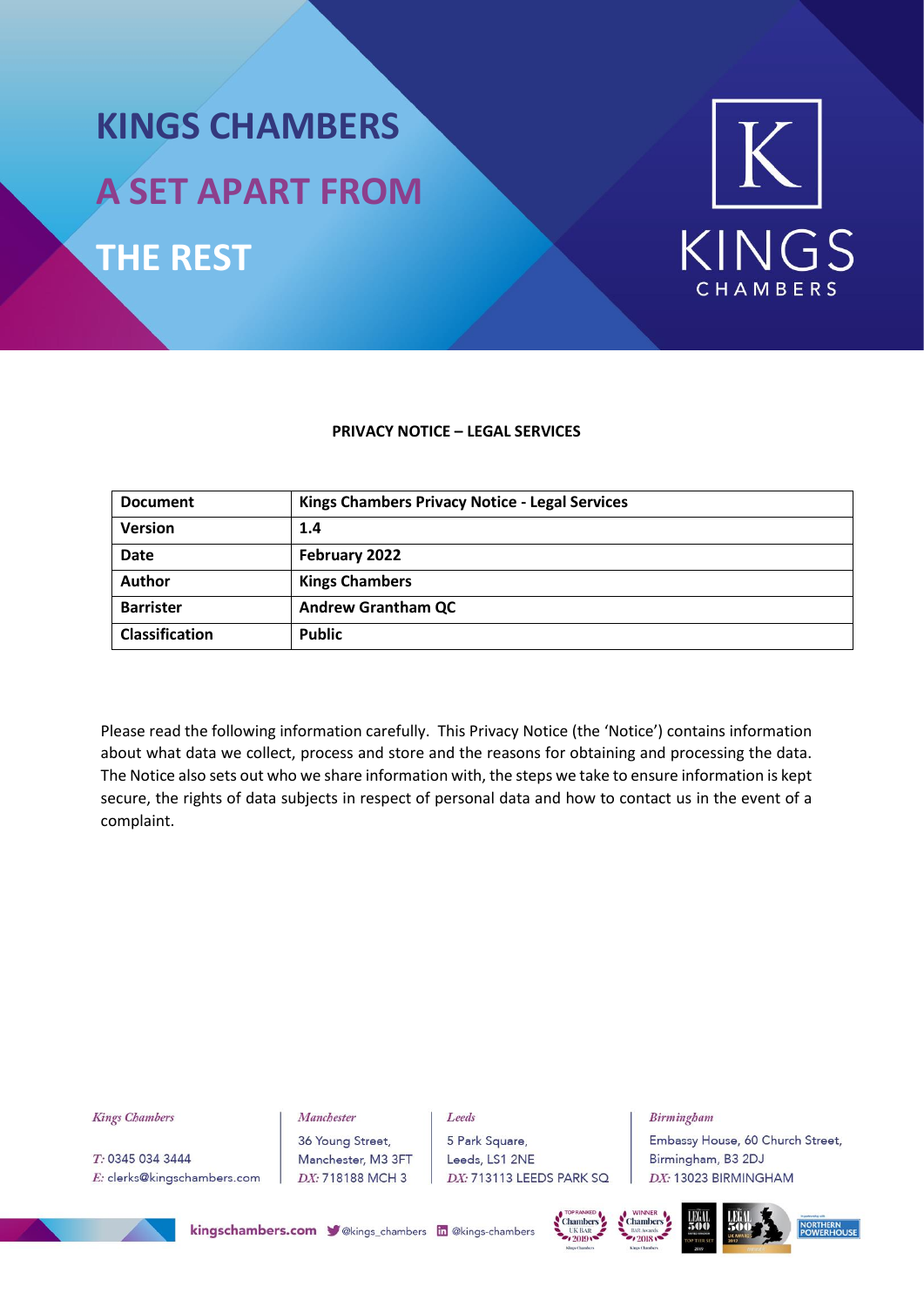#### **About us**

Andrew Grantham QC (the "Barrister") provides legal services (the "Legal Services") in accordance with instructions received from the professional client (the "Client") and/or the lay client (the "Lay Client"). The Legal Services may include acting as an arbitrator, expert determiner, early neutral evaluator or mediator.

The provision of the Legal Services by the Barrister through Kings Chambers (the "Chambers") and its employees is hereafter referred to as the Practice.

The Barrister is the data controller for the purpose of applicable data protection legislation including the General Data Protection Regulation ("GDPR") and the Data Protection Act 2018 ("DPA") in respect of personal data supplied to the Practice in order to provide the Legal Services.

Chambers and its employees act as a data processor on behalf of the Barrister.

If you have any questions about this Notice or about personal data you can contact the Barrister and/or the Chambers Compliance Manager via email at [compliance@kingschambers.com](mailto:compliance@kingschambers.com) or write to us at:

Compliance Manager Kings Chambers 36 Young Street Manchester M3 3FT

The Compliance Manager will forward all relevant enquiries to the Barrister.

#### **Memberships & Associations**

In addition to the provision of Legal Services, the Barrister also holds a membership, committee position or other position of the following association:

- The Northern Circuit Commercial Bar Association [https://www.nccba.org.uk](https://www.nccba.org.uk/)
- The British and Irish Commercial Bar Association [https://www.bicba.com](https://www.bicba.com/)
- Manchester Business & Property Courts Forum

Participation in the above association is separate to the provision of Legal Services by the Barrister through Chambers, however there may be instances where limited data is shared with the association for the purpose of representing the collective interests and/or views of the association. This purpose shall not override the duty of confidentiality the Barrister owes to the Client or the Lay Client and no personal data will be shared with the association. There may be instances where anonymised data is shared for the aforementioned purpose of representing the collective interests and/or views of the association however any such sharing of data between the Barrister and the association will be done by following the protocols set out in this Notice and the respective Privacy Notice of the association which can be located on the website noted above.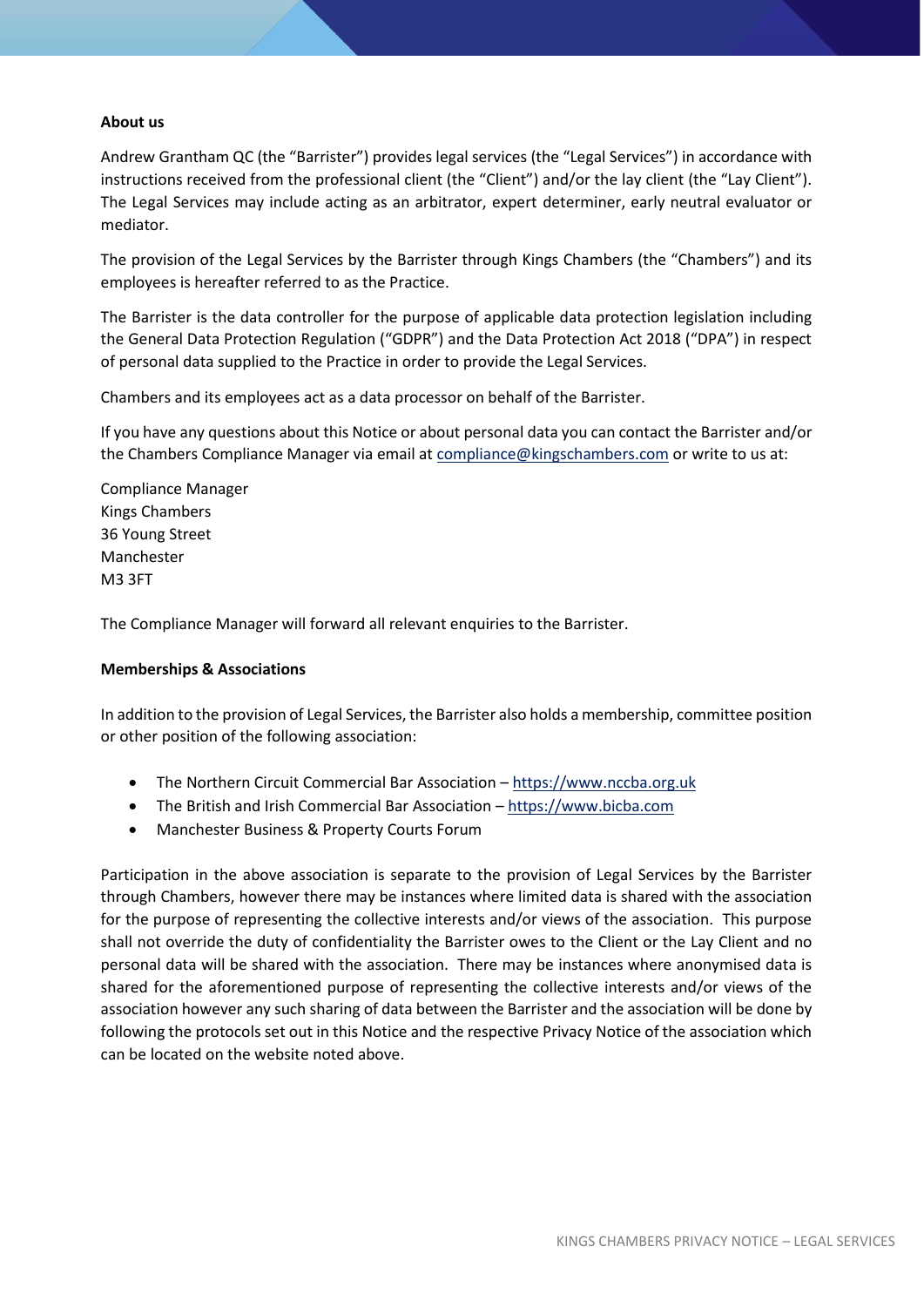## **What personal information do we collect?**

In order to allow us to provide Legal Services we may collect the following information from the Client and/or the Lay Client that relates to the legal matter that we are instructed on:

- Name of Client/Lay Client;
- Client's/Lay Client's Organisation or Business Name;
- Contact information for the Client and/or Lay Client (e.g. address, email address, telephone number);
- Identification documents:
- Case name;
- Case details (which may include personal information relating to third parties involved in the case, further personal information relating to the Lay Client and/or Client, special categories of data, such as medical, rehabilitation, sexual orientation, social care history and records, details of religious or other beliefs, details of any relevant criminal convictions and details about actual or potential witnesses in the case); and
- Fee and/or billing details

The Client and/or the Lay Client will usually be the source of any personal information that we hold.

# **How do we use the personal information?**

All personal information that we collect in relation to the provision of Legal Services will be recorded, used and protected by the Practice in accordance with applicable data protection legislation and this Notice.

We will process and store the personal data and sensitive personal data (if applicable) provided by the Client and/or the Lay Client to us in order to provide the Legal Services.

In the case of personal data, the legal bases that we rely upon are that:

- The processing is necessary for the performance of the contract to provide the Legal Services to the Client and/or the Lay Client;
- The processing is necessary in order to comply with legal obligations to which the Practice is subject, such as, complying with court directions or investigations by the Legal Services Ombudsman, the Bar Standards Board, the Information Commissioner's Office, or any other statutory regulator; and/or
- The processing is necessary for the purposes of legitimate interests pursued by the Practice, such as, for the purpose of conflict-checking, for use in the defence of potential complaints, legal proceedings or fee disputes or fee recovery, for keeping anti-money laundering records, for training pupils and mini-pupils in confidence, for exercising a lien, or for otherwise complying with our professional obligations set out in the Bar Standards Board Handbook.

In the case of sensitive personal data, the legal bases that we rely upon are:

- In some cases, the personal data may have been manifestly made public by the Client and/or the Lay Client;
- The processing is necessary for the establishment, exercise or defence of legal claims. Where litigation is contemplated by the Client and/or the Lay Client, these claims may be the claims that we are asked to advance of defend on your behalf. Alternatively, the personal data may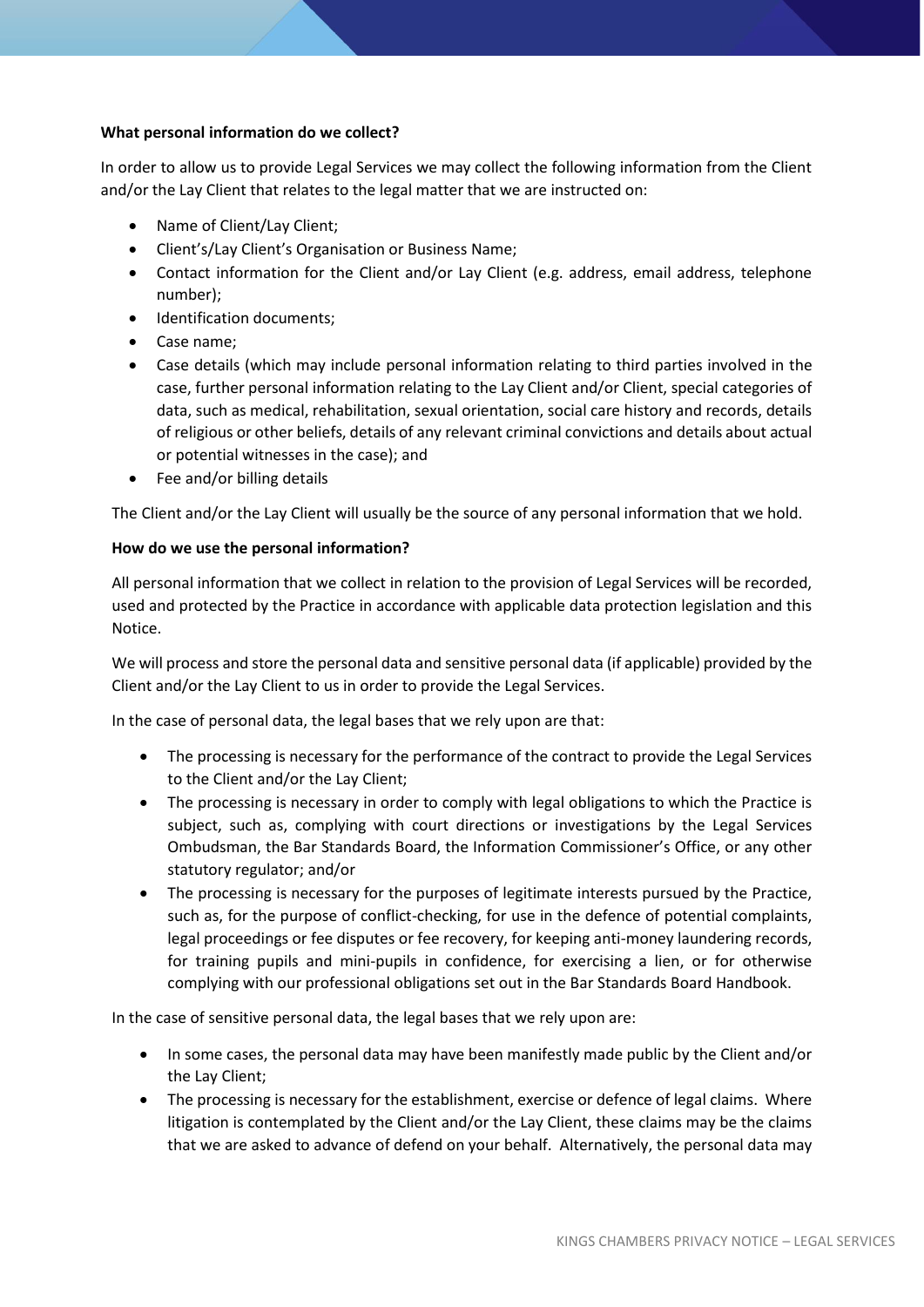be retained for the defence of potential complaints and legal proceedings against ourselves; and/or

• The processing is necessary for reasons of substantial public interest, such as complying with court orders, submitting skeleton arguments or minutes of orders to court, to comply with investigations carried out by the Legal Services Ombudsman, the Bar Standards Board, the Information Commissioner's Office, or any other statutory regulator and/or to otherwise comply with our professional obligations as set out in the Bar Standards Board Handbook.

In the case of criminal convictions, we will only use or process this information to provide the Legal Services, either in connection with legal proceedings (including prospective legal proceedings), providing legal advice, or for the purpose of establishing, exercising or defending legal rights, including claims brought on behalf of the Client and/or Lay Client and also against ourselves.

#### **Information collected from other sources**

In the provision of Legal Services it is likely that information will be provided solely by the Client and/or the Lay Client (if instructions are provided through a direct or public access route); however from time to time and depending on the nature of the instruction, information may be collected via another party. Such information will only be processed in order to provide the Legal Services or to enable the Practice to act as an arbitrator, expert determiner, early neutral vendor or mediator and where applicable, for the purpose of conflict checking, for use in the defence of potential complaints, legal proceedings or fee disputes, keeping anti-money laundering records, for training pupils and minipupils in confidence, for exercising a lien, or for otherwise complying with our professional obligations as set out in the Bar Standards Board Handbook, for complying with court directions, or for cooperating with investigations by the Legal Services Ombudsman, the Bar Standards Board, the Information Commissioner's Office, or any other statutory regulator.

#### **The recipients of categories of the personal data**

We will not use personal data for purposes that are not clear at the time of provision and personal data will not be disclosed outside of the Practice except where necessary for the provision of the Legal Services and in accordance with the Barrister's or the Practice's professional obligations.

Personal data may be shared with the following:

- Courts and other tribunals that we are instructed to represent the Lay Client before or to whom documents are presented;
- Representatives of other parties, in accordance with our instructions;
- The Legal Ombudsman and other regulatory authorities;
- The Client and/or the Lay Client; and
- Pupils and mini-pupils in confidence

In the course of providing the Legal Services, it may also be necessary to share personal data with potential witnesses, including experts, and friends or family of the Lay Client where we are authorised to do so and in accordance with our instructions.

We may share some personal data with third parties in limited circumstances, which may include (a) if we are under a legal or regulatory duty to do so; (b) if it is necessary to do so to enforce our contractual rights; (c) to lawfully assist the police or security services with the prevention and detection of crime or terrorist activity; (d) where such disclosure is necessary to protect the safety or security of any persons and/or (e) otherwise as permitted under applicable law. We will only share any personal data in these circumstances in accordance with our professional obligations as set out in the Bar Standards Board Handbook.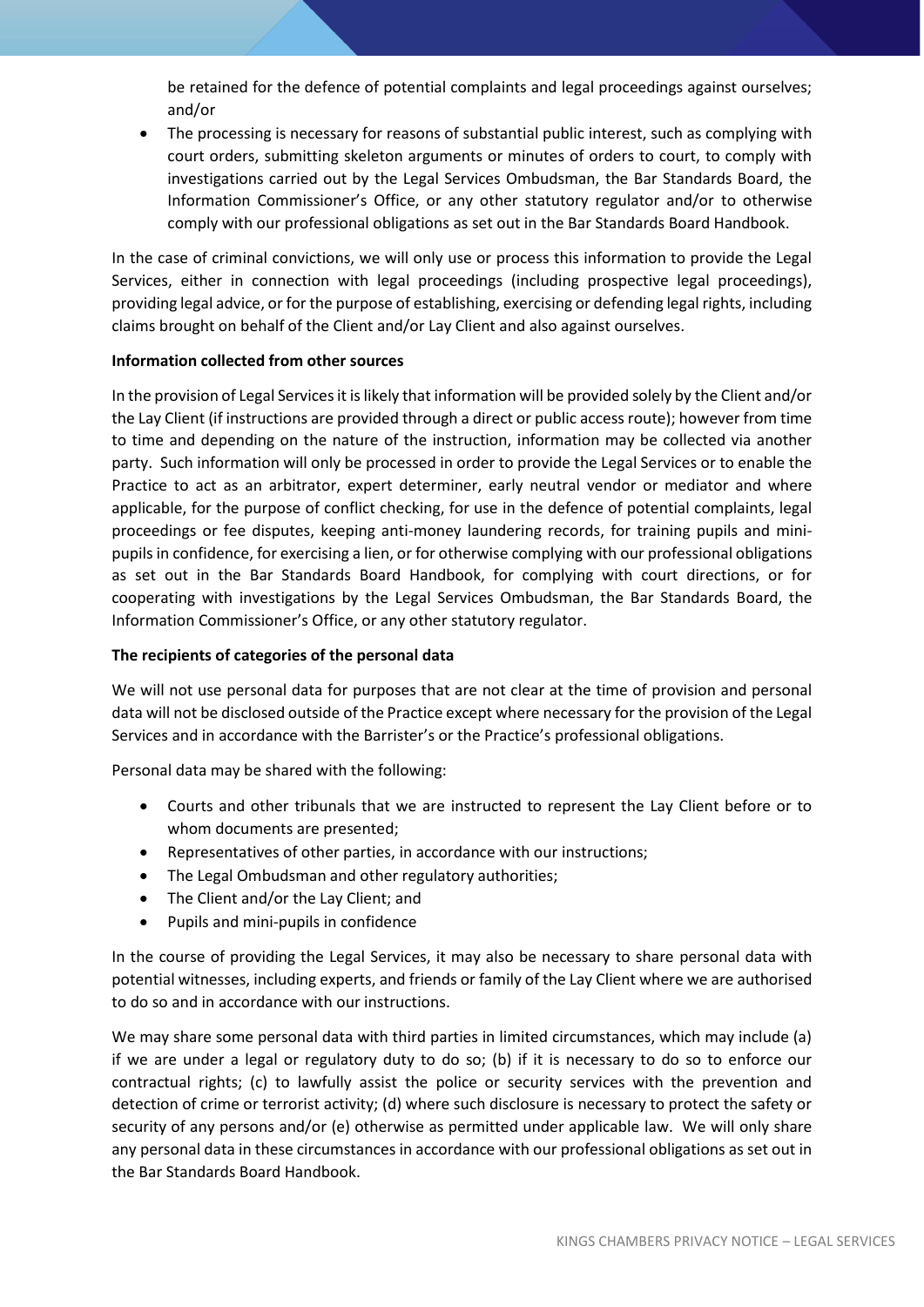Personal information will not be used for any other purpose than has been set out in this Notice.

# **Transfer of data outside the EEA**

Please note that the Practice does not transfer data outside of the EEA in general. There may however be a requirement from time to time to transfer some or all of your personal data outside of the EEA if so required in order to progress your case or to provide the Legal Services. Where this happens, all necessary steps will be taken to ensure that data transferred outside of the EEA is afforded the same or similar safeguards and processes that we undertake within the EEA.

#### **Marketing**

Chambers carry out marketing activities which include events and seminars and communications via email, social media and other digital platforms. In the provision of marketing activities we may collect your name, address, email address, name of your organisation (if applicable), telephone number and details of your enquiry. Any personal data that you provide to us will only be used to administer and provide products and services you request or have expressed an interest in and to tailor marketing communications from us. We will not use your data for purposes that are not clear when you provide your details and will not disclose your data outside of Chambers except in limited circumstances.

Further information and a full copy of our Marketing Privacy Notice can be found on our website <https://www.kingschambers.com/privacy-policy>

# **Data Retention**

The Practice will retain personal information for no longer than is reasonably necessary for the provision of the Legal Services and personal information will not be retained indefinitely or for reasons incompatible with relevant data protection legislation and the requirements of regulatory bodies such as the Bar Council.

Our standard data retention period for personal information provided to us for the purpose of providing the Legal Services is 15 years from the date last worked on a case, at which point the data will be securely deleted or destroyed, unless the case remains outstanding in some material respect after that period has expired. The period of 15 years is the long stop period specified for claims in section 14B of the Limitation Act 1980.

The Lay Client's name and contact information will be retained beyond this period and until it is no longer needed for conflict checking.

In certain cases, personal data related Legal Services may be retained for longer than 15 years where it is stored, for example, together with notes on other cases and the standard retention period has not expired in respect of those other cases and it is not reasonable or proportionate to separate the personal information relating to one case from another.

#### **Data Security**

We take the security of personal information seriously and the Practice has appropriate measures, safeguards and protocols in place to ensure that data is kept secure, is only accessed by those individuals authorised to do so and where there is a legitimate need to access the data. Appropriate and reasonable steps are in place to reduce the risk of unauthorised access to personal data held by the Practice (either through accidental disclosure or deliberate act) and in line with the Practice's obligations under applicable data protection legislation.

#### **Rights**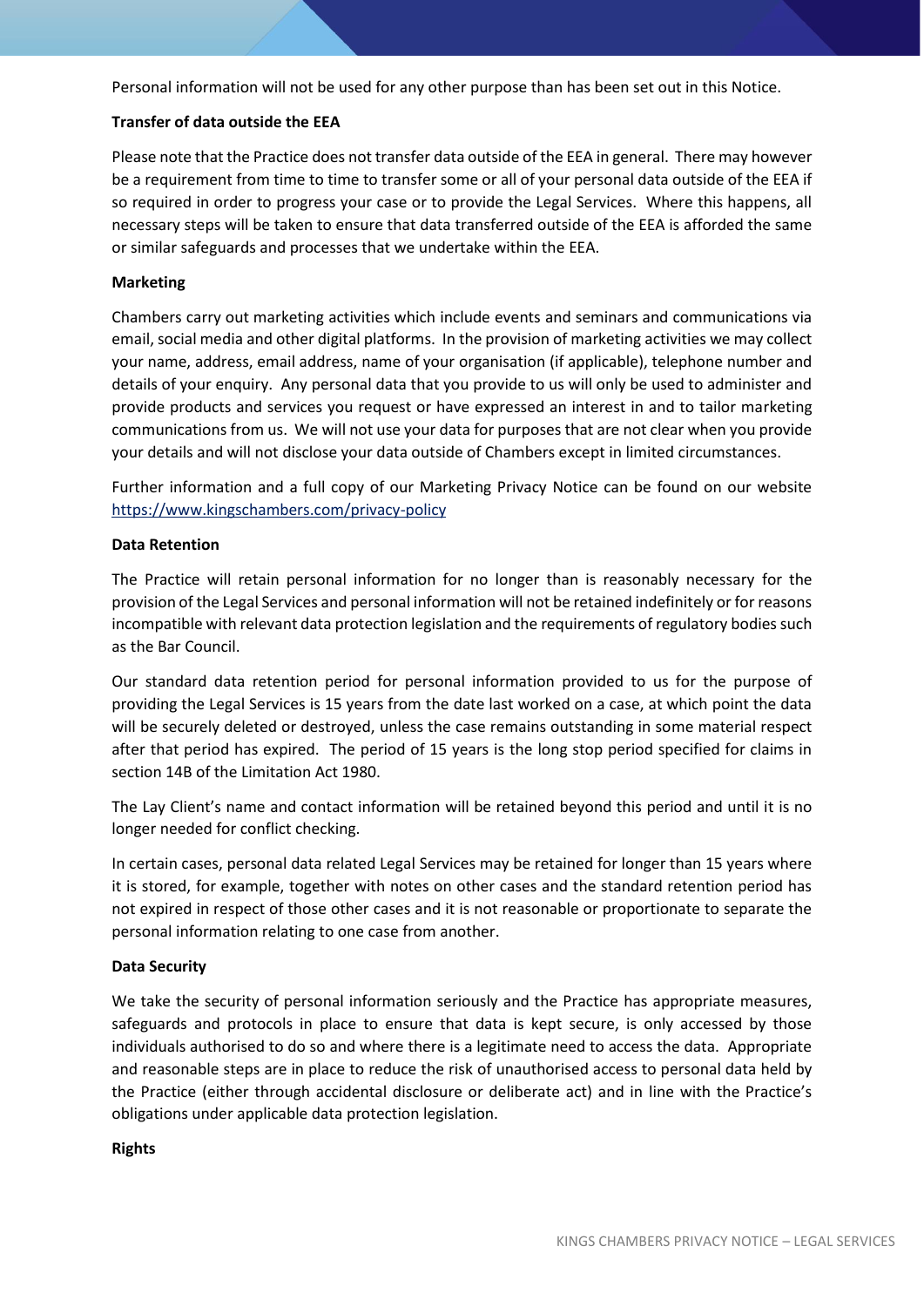Under the General Data Protection Regulation and the Data Protection Act 2018, data subjects have a number of important rights regarding their personal information. In summary these rights are as follows:

- The right to request access to personal information;
- The right to request the correction of inaccurate information held about you by the Practice;
- The right to request a restriction of the processing of your personal information;
- The right to request that personal information held by the Practice is erased in certain circumstances;
- The right to request a copy of the personal information that has been provided to us;
- The right to object to the processing of personal information or the continued processing of personal information; and
- The right to request not to be subject to automated decision making

These rights are subject to the conditions and restrictions set out in the General Data Protection Regulation and the Data Protection Act 2018.

Further information regarding your rights can be found by visitin[g https://www.ico.org.uk](https://www.ico.org.uk/)

Should you wish to make a request to exercise any of the above rights you should contact us via email in the first instance to [compliance@kingschambers.com](mailto:compliance@kingschambers.com) or write to us at:

Compliance Manager Kings Chambers 36 Young Street Manchester M3 3FT

When contacting us please ensure that you provide relevant information to allow us to identify you (this can include confirmation of any of the unique or personal identifiers we hold about you such as proof of identity or address) and state the right or rights that you wish to exercise. We may need to contact you to request further information to verify your identity.

We will respond to you within one month from when we receive a valid request.

#### **Where to make a complaint**

We hope that you are happy with our service and that we can resolve any issues or complaints that may arise. If you have a complaint regarding any aspect of your personal data or this Notice please write to us at [compliance@kingschambers.com](mailto:compliance@kingschambers.com) or via the address above.

In the event you are not satisfied with the outcome of your complaint, you may write to the Information Commissioner's Office via:

Information Commissioner's Office Wycliffe House Water Lane Wilmslow Cheshire SK9 5AF

You can also contact the Information Commissioner's Office by visiting [https://www.ico.org.uk](https://www.ico.org.uk/)